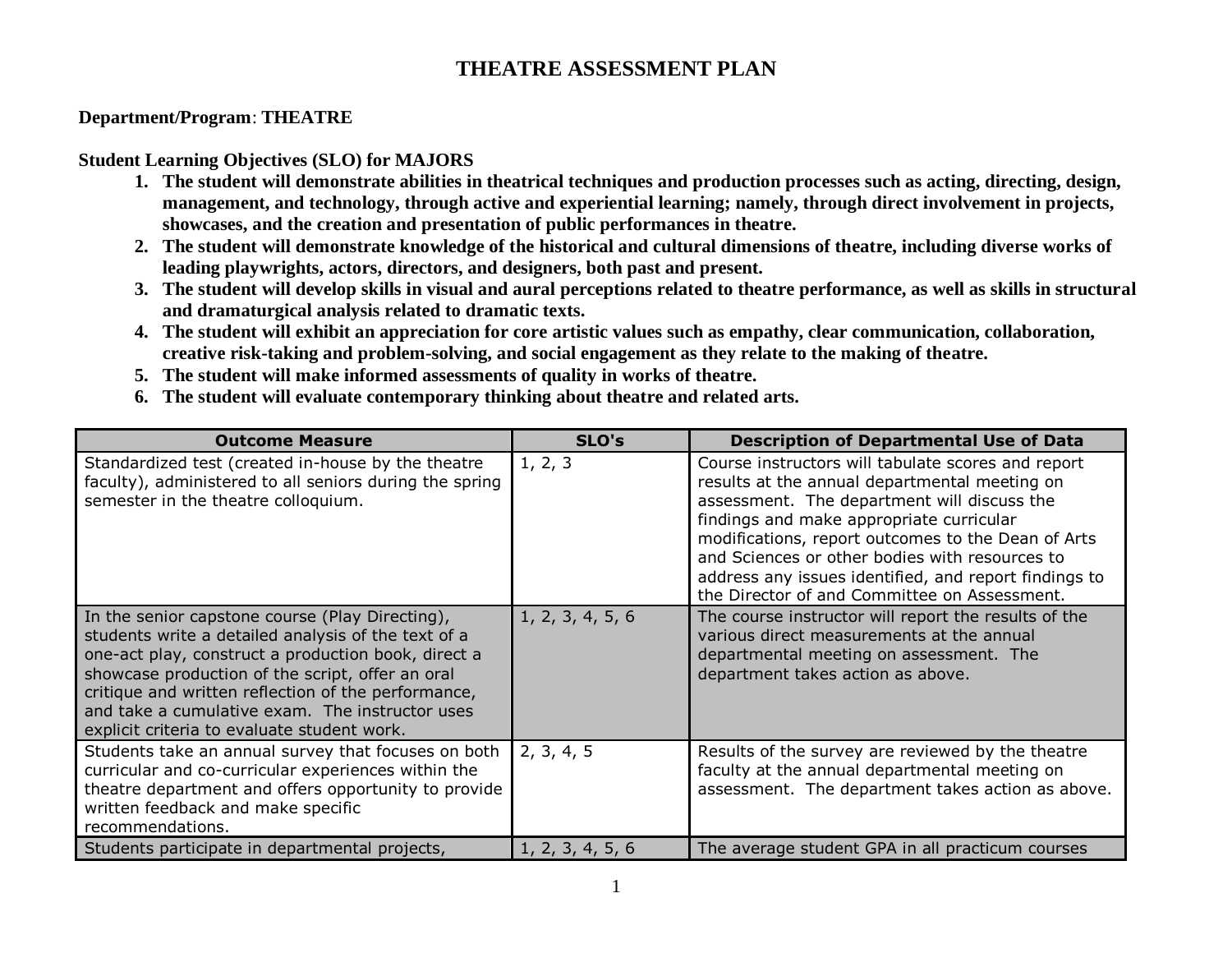| showcases, and productions.                                                                               |                  | and the number of students who participated in all<br>departmental projects, showcases, and productions<br>is determined and presented at the annual<br>departmental meeting on assessment. The<br>department takes action as above. |
|-----------------------------------------------------------------------------------------------------------|------------------|--------------------------------------------------------------------------------------------------------------------------------------------------------------------------------------------------------------------------------------|
| Students participate in post-mortem discussions of<br>all departmental productions.                       | 1, 2, 3, 4, 5, 6 | An audit of attendance at colloquium post-mortems<br>and ACTF adjudications is made and presented at<br>the annual departmental meeting on assessment.<br>The department takes action as above.                                      |
| Students annually participate in The American<br>College Theatre Festival and/or the USITT<br>conference. | 1, 2, 3, 5, 6    | An audit of ACTF and USITT participation is made<br>and presented at the annual departmental meeting<br>on assessment. The department takes action as<br>above.                                                                      |

- 1. **Results—**Briefly discuss assessment activities and findings during this cycle and describe what recent programmatic changes, if any, were made in response to the findings? Reference the SLO #.
- 2. What **revisions**, if any, to current SLOs and/or outcome measures did you make from previous plan?
- 3. **Plans** What learning objectives will you be assessing in the next cycle?